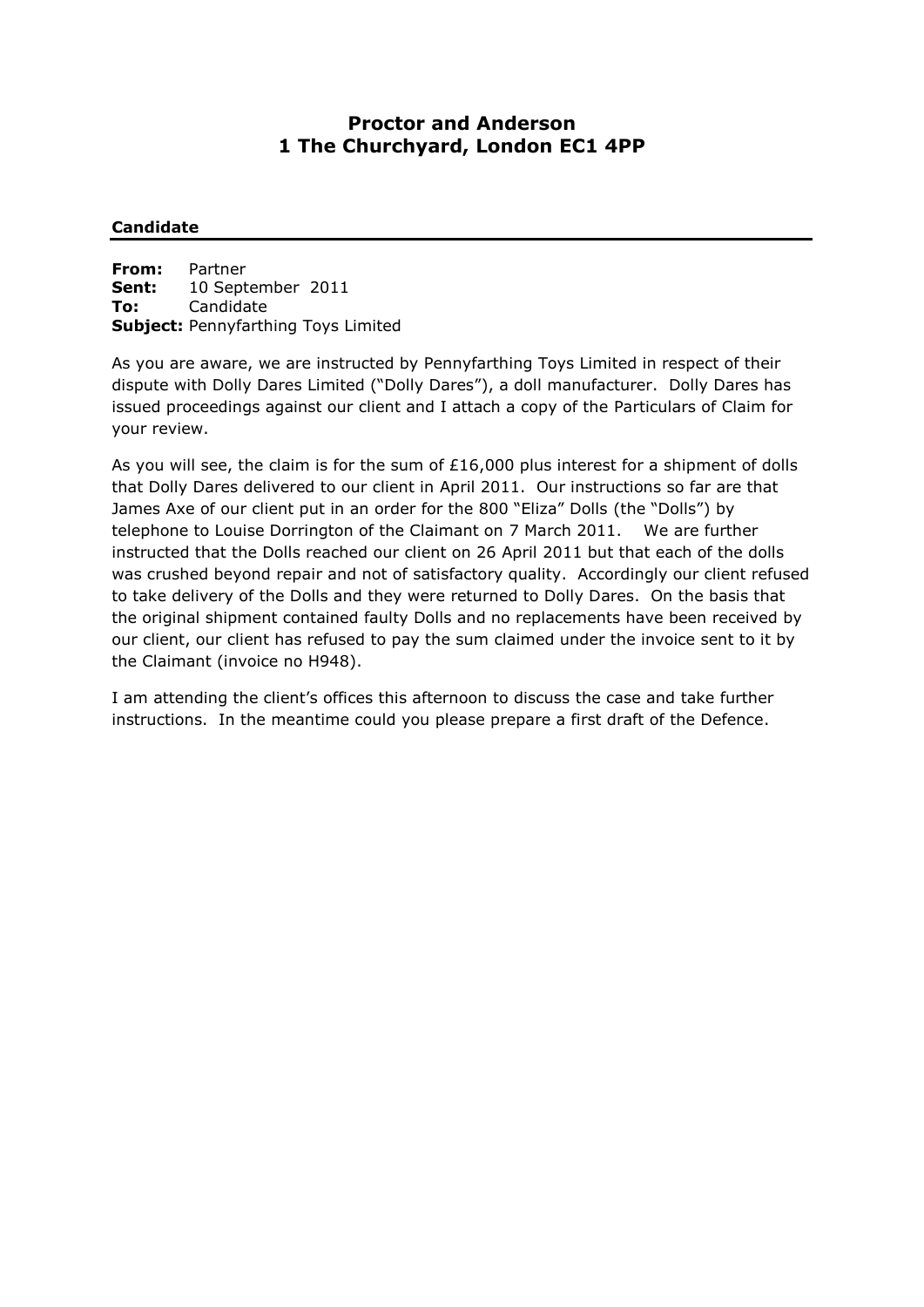IN THE NORTHAMPTON COUNTY COURT COUNTY COUNT COUNTY COUNT COUNTY COUNTY COUNTY COUNTY COUNTY COUNTY COUNTY COUNT

**BETWEEN** 

#### DOLLY DARES LIMITED

Claimant

and

### PENNYFARTHING TOYS LIMITED

Defendant

PARTICULARS OF CLAIM

1. Pursuant to an oral contract (the "Contract") made by telephone on 7 March 2011 between Louise Dorrington of the Claimant and James Axe of the Defendant, 800 "Eliza" dolls were sold and delivered by the Claimant to the Defendant at the Defendant's request on 26 April 2011.

## **Particulars**

| Invoice No | Date          | Total   |
|------------|---------------|---------|
| H948       | 26 April 2011 | £16.000 |

- 2. In breach of the Contract, the Defendant has failed to pay the sum of £16,000 due under invoice H948.
- 3. In addition the Claimant is entitled to and claims interest on the sum of £16,000 under the Late Payment of Commercial Debts (Interest) Act from 30 days from the date of the invoice until the date of issue of the claim form at the rate of 8% per annum above the dealing rate of the Bank of England (0.5%) in the total sum of  $£383.16<sup>1</sup>$
- 4. In addition the Claimant claims interest as above from the date of issue of the claim form until judgment or earlier payment at a daily rate of  $£3.72<sup>2</sup>$ .

1

 $1$  Note to candidates: You should assume that this figure is correct

 $2$  Note to candidates: You should assume that this figure is correct